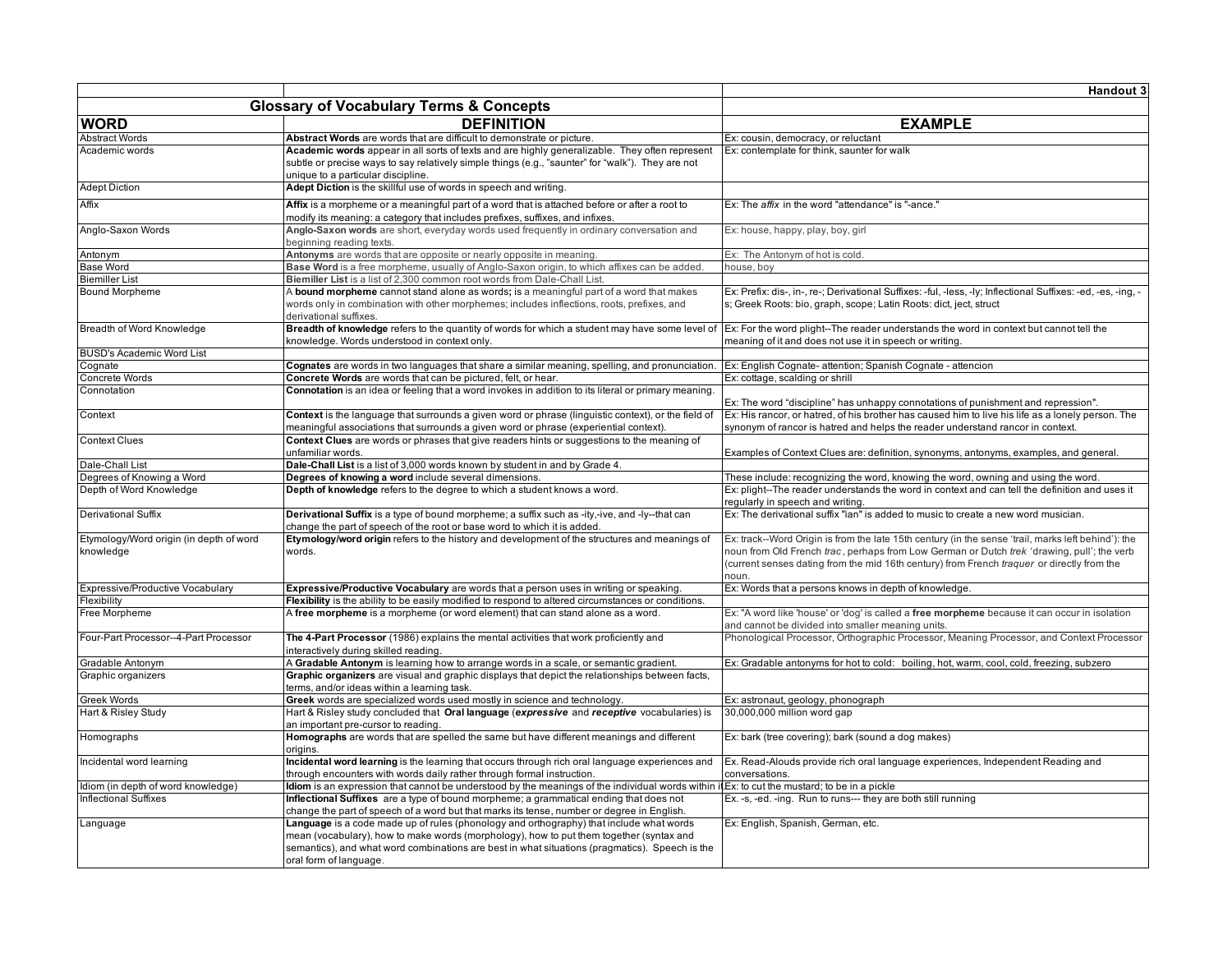| Latin Words                                | Latin words are longer, more sophisticated words used in formal contexts, such as content-area<br>texts and literature.                              | Ex: audible, dictate, pedal, inspect                                                |
|--------------------------------------------|------------------------------------------------------------------------------------------------------------------------------------------------------|-------------------------------------------------------------------------------------|
| Mapping                                    | Mapping is a general term to describe the process that occurs when information input gets                                                            | Ex: The word "write" and to write antonyms, synonyms, and multiple meaning, idioms, |
|                                            | connected to prior context. Mapping fosters continuity of thought. When it fails is when the reader                                                  | cognates, common phrases, and homographs.                                           |
|                                            | must generate an inference.                                                                                                                          |                                                                                     |
| Meaning processor                          | Meaning processor is a neural network in the brain that attaches meaning to words that have                                                          |                                                                                     |
|                                            | been heard or decoded.                                                                                                                               |                                                                                     |
| <b>Mental Lexicon</b>                      | A Mental Lexicon is the name for the mental dictionary in every person's linguistic processing                                                       |                                                                                     |
|                                            | system.                                                                                                                                              |                                                                                     |
| Metaphor (in depth of word knowledge)      | Metaphor is a comparison of two things that are not signaled by using the words like or as.                                                          | Ex: My friend is a walking encyclopedia                                             |
| Morpheme                                   | Morpheme is the smallest meaningful unit of a language; it may be a word or part of a word; it                                                       | Ex: un-inter-rupt-ible                                                              |
|                                            | may be one or more syllables; word-part clues; meaningful parts of words.                                                                            |                                                                                     |
| Morphology                                 | Morphology is the study of the meaningful units in a language and how they are combined in a                                                         |                                                                                     |
|                                            | word formation.                                                                                                                                      |                                                                                     |
| Multiple meanings (in depth of word        | Multiple meanings refers to the fact that many words have more than one meaning and/or more                                                          | Ex: in English, run or stand                                                        |
| knowledge)                                 | than one use                                                                                                                                         |                                                                                     |
| NRP recommended strategies (2000)          | The National Reading Panel (2000) report identified 8 specific strategies that were most                                                             |                                                                                     |
|                                            |                                                                                                                                                      |                                                                                     |
|                                            | effective in supporting vocabulary and recommended that they be used in combination. These                                                           |                                                                                     |
|                                            | strategies include: 1.Intentional, direct instruction of vocabulary words is required for specific                                                   |                                                                                     |
|                                            | texts; 2. Repetition and multiple exposures to vocabulary items are important; 3. Learning in rich                                                   |                                                                                     |
|                                            | contexts is valuable for vocabulary learning; 4. Vocabulary tasks should be reconstructed as                                                         |                                                                                     |
|                                            | necessary; 5.Vocabulary learning is effective when it entails active engagement that goes                                                            |                                                                                     |
|                                            | beyond definitional knowledge; 6.Computer technology can be used effectively to help teach                                                           |                                                                                     |
|                                            | vocabulary; 7. Vocabulary can be acquired through incidental learning; 8. Dependence on a                                                            |                                                                                     |
|                                            | single vocabulary instructional method will not result in optimal learning.                                                                          |                                                                                     |
| Orthography                                | Orthography is a writing system for representing language.                                                                                           | Ex: our manuscript and cursive handwriting                                          |
| Phonology                                  | Phonology is the rule system within a language by which phonemes can be sequenced,                                                                   |                                                                                     |
|                                            | combined, and pronounced to make words.                                                                                                              |                                                                                     |
| Pragmatics (in depth of word knowledge)    | Pragmatics involves the choices of language people make in social interaction and of the effects Ex: manners, gestures, tones to get a point across. |                                                                                     |
|                                            | of these choices on others.                                                                                                                          |                                                                                     |
| Precise                                    | Precise is the exact, accurate understanding of the word in context.                                                                                 |                                                                                     |
| Prefix                                     | A Prefix is a morpheme that is added to the beginning of a root word that changes its meaning                                                        | Ex: The word "turn" is changed when "re" is added to it to make --return.           |
| Pronunciation (in depth of word knowledge) | <b>Pronunciation</b> is the act or result of producing the sounds of speech, including articulation,                                                 |                                                                                     |
|                                            | stress, and intonation, often with reference to some standard of correctness or acceptability.                                                       |                                                                                     |
| Receptive Vocabulary                       | Receptive Vocabulary is the word meanings a person understands when the words are                                                                    | Ex. Radio, being read to, or talking                                                |
|                                            | encountered in reading or listening.                                                                                                                 |                                                                                     |
| Root Word                                  | A Root Word is a single word that cannot be broken into smaller word or parts: a bound                                                               | Ex: In the word "disagreement"---agree is the root                                  |
|                                            | morpheme, usually of Latin origin, that cannot stand alone but that is used to form a family of                                                      |                                                                                     |
|                                            | words with related meanings.                                                                                                                         |                                                                                     |
| Scarborough's Rope Model                   | Scarborough's Rope Model (2001) emphasizes that fluent reading for meaning depends on                                                                |                                                                                     |
|                                            | successful mastery of a number of subskills within the word-recognition and language                                                                 |                                                                                     |
|                                            | comprehension domains.                                                                                                                               |                                                                                     |
| Semantics                                  | Semantics is the study of word and phrase meanings and relationships.                                                                                |                                                                                     |
| Semantic representation                    | Semantic representations are meaning-based and refer to information constructed from                                                                 |                                                                                     |
|                                            | ackground, syntactic and semantic cues, and vocabulary                                                                                               |                                                                                     |
| Sentence structures                        | Sentence structures refer to the syntax of a sentence and how words, phrases, and clauses can                                                        |                                                                                     |
|                                            | be sequenced.                                                                                                                                        |                                                                                     |
| Simile                                     | Simile is a comparison of two things that are not the same by using the word like or as.                                                             | Ex: as easy as pie; float as a butterfly                                            |
| Simple View of Reading                     | The Simple View of Reading (1986) is a powerful but simple concept that reading                                                                      |                                                                                     |
|                                            | comprehension is the product of printed word recognition (decoding) and higher-level thinking                                                        |                                                                                     |
|                                            | processes (language comprehension).                                                                                                                  |                                                                                     |
| Semantic Overlap                           | Semantic overlap is when words that fit into similar categories due to common features, though                                                       | Ex. Part of the body: head, nose, mouth, vs. stomach, heart, lungs                  |
|                                            | are not synonyms of one another.                                                                                                                     |                                                                                     |
| Suffix                                     | Suffix is a word part added to the end of a root word that changes its meaning; a derivational                                                       | Ex.help to helpful or helpless                                                      |
|                                            | morpheme (added to a root or base word) that often changes the word's part of speech and                                                             |                                                                                     |
|                                            | modifies it meaning.                                                                                                                                 |                                                                                     |
| Synonym                                    | Synonyms are word that are very close in meaning; a word that means the same thing as the                                                            | Ex: happy/glad                                                                      |
|                                            | target word but is spelled and pronounced differently.                                                                                               |                                                                                     |
| Three Tiers of Vocabulary                  | Three Tiers of Vocabulary comes from Isabel Beck's system for classifying words for instruction.                                                     | Tier 1: every day words; Tier 2: academic words; Tier 3: content specific words     |
|                                            |                                                                                                                                                      |                                                                                     |
| Vocabulary                                 | Vocabulary is the collection of word meanings in an individual's mental dictionary (lexicon)                                                         |                                                                                     |
| Word consciousness                         | Word consciousness is the awareness of word choice, word characteristics, and word structure,                                                        | Ex: awareness of words, enjoyment of words, playing with words, interest in words,  |
|                                            | as well as an intrinsic interest in knowing about words.                                                                                             | appreciation of words, satisfaction in using words well.                            |
|                                            |                                                                                                                                                      |                                                                                     |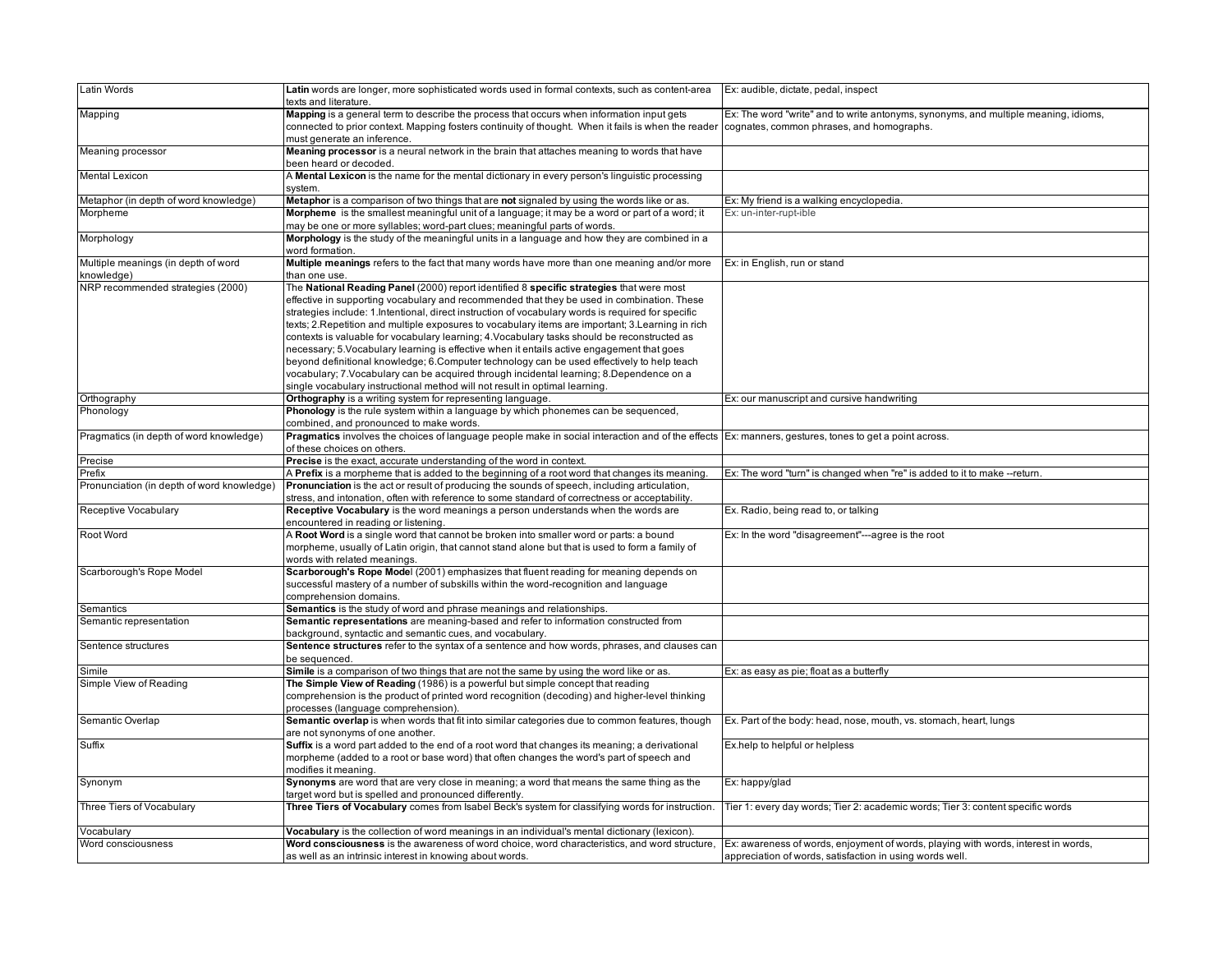| <b>Word Families</b>     | Word Families are a group of words related in meaning.                                          | Ex: collect, collected, collection, collects, collecting, collector                          |
|--------------------------|-------------------------------------------------------------------------------------------------|----------------------------------------------------------------------------------------------|
| Word Learning Strategies | Word learning strategies help students determine the meanings of unfamiliar words               | Ex: Precise and Flexible meanings; Semantic Overlap; Creating Word Networks, Gradable        |
|                          | independently; Explicitly teaching WLS along with target words instruction helps increase their | Antonyms; Morphological Structure; Contextual Analysis; and Proper Dictionary Use            |
|                          | vocabulary and become better independent word learners (Baumann, 2003).                         |                                                                                              |
| Word Play                | Word Play is a playful attitude toward word in particular and language in general.              | Ex. Word Games: puns, riddles, tongue twisters; Word Manipulations: anagrams, acronyms, etc. |
|                          | Word Web displays the variety of meanings a word can have, and show the semantic                | Ex: the word write and automobile from power point                                           |
| Word Web                 | relatedness to target words to other words and concepts.                                        |                                                                                              |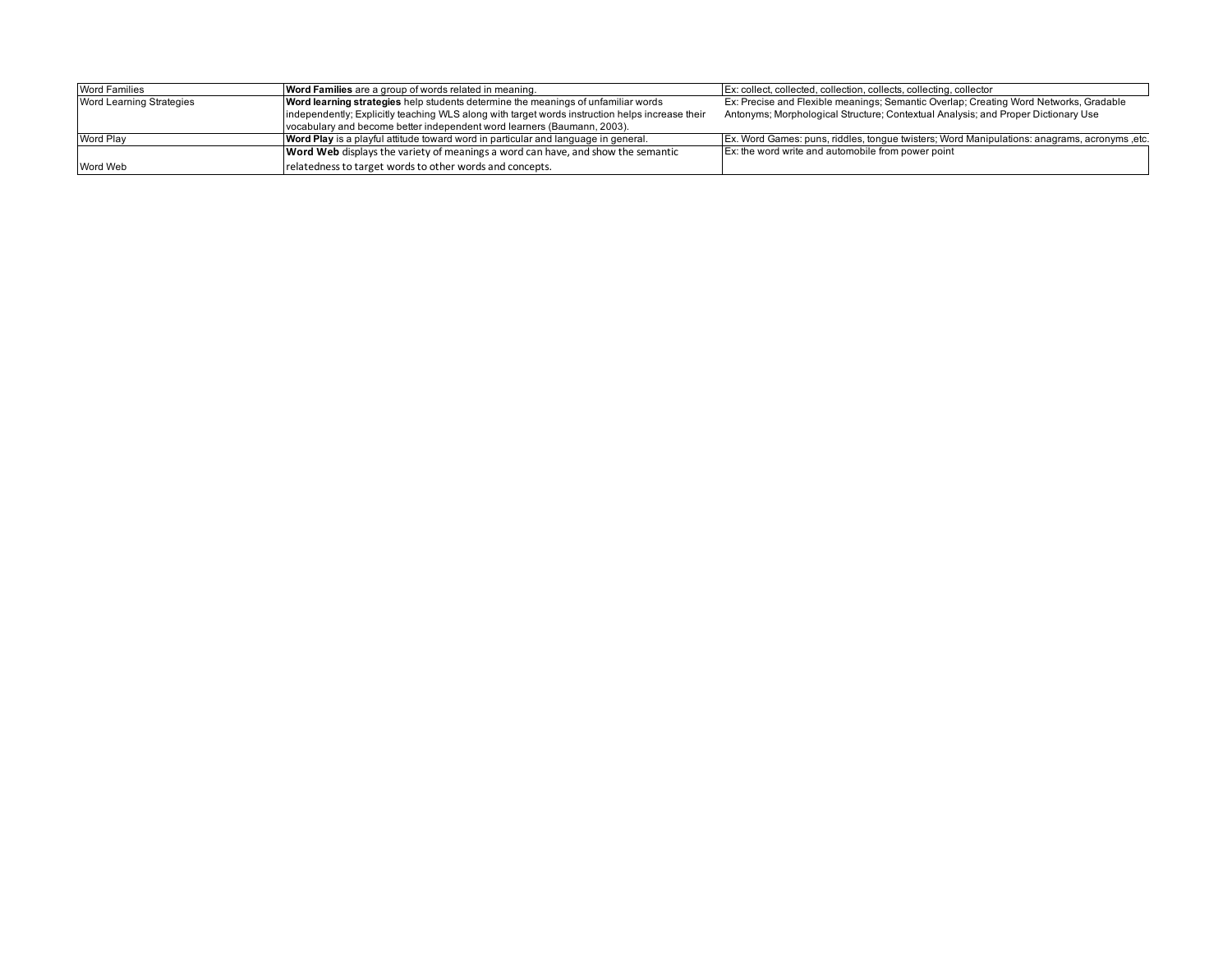## **Glossary of Vocabulary Terms & Concepts**

| <b>WORD</b>                                           | <b>DEFINITION</b>                                                                                                                                                                                                                                                           | <b>EXAMPLE</b>                                                                                                                                                                                                                        |
|-------------------------------------------------------|-----------------------------------------------------------------------------------------------------------------------------------------------------------------------------------------------------------------------------------------------------------------------------|---------------------------------------------------------------------------------------------------------------------------------------------------------------------------------------------------------------------------------------|
| <b>Abstract Words</b>                                 | Abstract Words are words that are difficult to demonstrate or picture.                                                                                                                                                                                                      | Ex: cousin, democracy, or reluctant                                                                                                                                                                                                   |
| <b>Academic words</b>                                 | Academic words appear in all sorts of texts and are highly generalizable. They often represent<br>subtle or precise ways to say relatively simple things (e.g., "saunter" for "walk"). They are not<br>unique to a particular discipline.                                   | Ex: contemplate for think, saunter for walk                                                                                                                                                                                           |
| <b>Adept Diction</b>                                  | Adept Diction is the skillful use of words in speech and writing.                                                                                                                                                                                                           | Ex: use words "into analyze this" instead of "lets break this down"                                                                                                                                                                   |
|                                                       | Affix is a morpheme or a meaningful part of a word that is attached before or after a root to                                                                                                                                                                               | Ex: The affix in the word "attendance" is "-ance."                                                                                                                                                                                    |
| Affix                                                 | modify its meaning: a category that includes prefixes, suffixes, and infixes.                                                                                                                                                                                               |                                                                                                                                                                                                                                       |
| Anglo-Saxon Words                                     | Anglo-Saxon words are short, everyday words used frequently in ordinary conversation and<br>beginning reading texts.                                                                                                                                                        | Ex: house, happy, play, boy, girl                                                                                                                                                                                                     |
| Antonym                                               | Antonyms are words that are opposite or nearly opposite in meaning.                                                                                                                                                                                                         | Ex: The Antonym of hot is cold.                                                                                                                                                                                                       |
| <b>Base Word</b>                                      | Base Word is a free morpheme, usually of Anglo-Saxon origin, to which affixes can be added.                                                                                                                                                                                 | house, boy                                                                                                                                                                                                                            |
| <b>Biemiller List</b>                                 | Biemiller List is a list of 2,300 common root words from Dale-Chall List.<br>A bound morpheme cannot stand alone as words; is a meaningful part of a word that makes                                                                                                        | Ex: Prefix: dis-, in-, re-; Derivational Suffixes: -ful, -less, -ly;                                                                                                                                                                  |
| <b>Bound Morpheme</b>                                 | words only in combination with other morphemes; includes inflections, roots, prefixes, and<br>derivational suffixes.                                                                                                                                                        | Inflectional Suffixes: -ed, -es, -ing, -s; Greek Roots: bio, graph,<br>scope; Latin Roots: dict, ject, struct                                                                                                                         |
| <b>Breadth of Word Knowledge</b>                      | Breadth of knowledge refers to the quantity of words for which a student may have some level of<br>knowledge. Words understood in context only.                                                                                                                             | Ex: For the word plight--The reader understands the word in<br>context but cannot tell the meaning of it and does not use it in<br>speech or writing.                                                                                 |
| <b>BUSD's Academic Word List</b>                      | BUSD's Academic Word List was developed by culling words from the Coxhead Academic<br>Word List, the EAP Academic Word list and other lists including roots, suffixes, prefixes, and<br>Spanish cognates.                                                                   |                                                                                                                                                                                                                                       |
| Cognate                                               | Cognates are words in two languages that share a similar meaning, spelling, and pronunciation.                                                                                                                                                                              | Ex: English Cognate- attention; Spanish Cognate - attencion                                                                                                                                                                           |
| <b>Concrete Words</b>                                 | Concrete Words are words that can be pictured, felt, or hear.                                                                                                                                                                                                               | Ex: cottage, scalding or shrill                                                                                                                                                                                                       |
| Connotation                                           | Connotation is an idea or feeling that a word invokes in addition to its literal or primary meaning.                                                                                                                                                                        | Ex: The word "discipline" has unhappy connotations of<br>punishment and repression".                                                                                                                                                  |
| Context                                               | Context is the language that surrounds a given word or phrase (linguistic context), or the field of<br>meaningful associations that surrounds a given word or phrase (experiential context).                                                                                | Ex: His rancor, or hatred, of his brother has caused him to live his<br>life as a lonely person. The synonym of rancor is hatred and<br>helps the reader understand rancor in context.                                                |
| <b>Context Clues</b>                                  | <b>Context Clues</b> are words or phrases that give readers hints or suggestions to the meaning of<br>unfamiliar words.                                                                                                                                                     | Examples of Context Clues are: definition, synonyms, antonyms,<br>examples, and general.                                                                                                                                              |
| Dale-Chall List                                       | Dale-Chall List is a list of 3,000 words known by student in and by Grade 4.                                                                                                                                                                                                |                                                                                                                                                                                                                                       |
| Degrees of Knowing a Word                             | Degrees of knowing a word include several dimensions.                                                                                                                                                                                                                       | These include: recognizing the word, knowing the word, owning<br>and using the word.                                                                                                                                                  |
| Depth of Word Knowledge                               | Depth of knowledge refers to the degree to which a student knows a word.                                                                                                                                                                                                    | Ex: plight--The reader understands the word in context and can<br>tell the definition and uses it regularly in speech and writing.                                                                                                    |
| <b>Derivational Suffix</b>                            | Derivational Suffix is a type of bound morpheme; a suffix such as -ity,-ive, and -ly--that can<br>change the part of speech of the root or base word to which it is added.<br>Etymology/word origin refers to the history and development of the structures and meanings of | Ex: The derivational suffix "ian" is added to music to create a new<br>word musician.<br>Ex: track--Word Origin is from the late 15th century (in the sense                                                                           |
| Etymology/Word origin<br>(in depth of word knowledge) | words.                                                                                                                                                                                                                                                                      | 'trail, marks left behind'): the noun from Old French trac, perhaps<br>from Low German or Dutch trek 'drawing, pull'; the verb (current<br>senses dating from the mid 16th century) from French traquer or<br>directly from the noun. |
| <b>Expressive/Productive Vocabulary</b>               | <b>Expressive/Productive Vocabulary</b> are words that a person uses in writing or speaking.                                                                                                                                                                                | Ex: Words that a persons knows in depth of knowledge.                                                                                                                                                                                 |
| <b>Flexibility</b>                                    | Flexibility is the ability to be easily modified to respond to altered circumstances or conditions.                                                                                                                                                                         | Ex: bark of a dog and barking out an order exhibits flexibility in<br>the word "bark"                                                                                                                                                 |
| <b>Free Morpheme</b>                                  | A free morpheme is a morpheme (or word element) that can stand alone as a word.                                                                                                                                                                                             | Ex: "A word like 'house' or 'dog' is called a free<br>morpheme because it can occur in isolation and cannot be<br>divided into smaller meaning units.                                                                                 |
| <b>4-Part Processor</b>                               | The 4-Part Processor (1986) explains the mental activities that work proficiently and<br>interactively during skilled reading.                                                                                                                                              | Phonological Processor, Orthographic Processor, Meaning<br>Processor, and Context Processor                                                                                                                                           |
| <b>Gradable Antonym</b>                               | A Gradable Antonym is learning how to arrange words in a scale, or semantic gradient.                                                                                                                                                                                       | Ex: Gradable antonyms for hot to cold: boiling, hot, warm, cool,<br>cold, freezing, subzero                                                                                                                                           |
| <b>Graphic organizers</b>                             | Graphic organizers are visual and graphic displays that depict the relationships between facts,<br>terms, and/or ideas within a learning task.                                                                                                                              | Ex: Venn Diagram                                                                                                                                                                                                                      |
| <b>Greek Words</b>                                    | Greek words are specialized words used mostly in science and technology.                                                                                                                                                                                                    | Ex: astronaut, geology, phonograph                                                                                                                                                                                                    |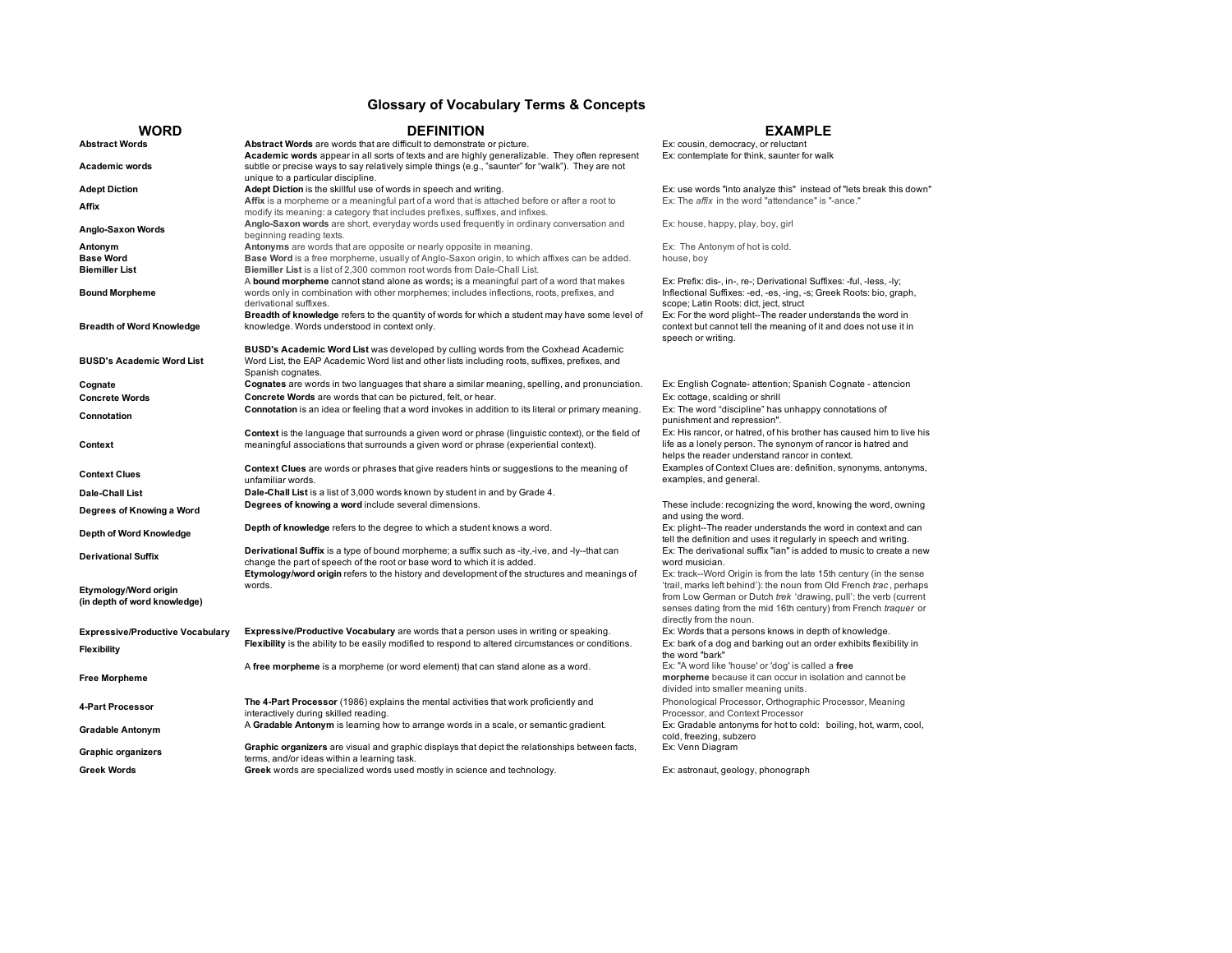| <b>Hart &amp; Risley Study</b> | Hart and Risley's Three Key Findings:<br>1. The variation in children's IQs and language abilities is relative to the amount parents speak to<br>their children. 2. Children's academic successes at ages nine and ten are attributable to the<br>amount of talk they hear from birth to age three. 3. Parents of advanced children talk significantly<br>more to their children than parents of children who are not as advanced.<br>What we learn as educators from this study, is that there is a real necessity to engulf students in<br>serious, targeted, and explicit instruction and intervention in the early literacy classroom and<br>bevond in order to close this gap. | 30.1<br>kno<br>crea<br>Har<br>and |
|--------------------------------|-------------------------------------------------------------------------------------------------------------------------------------------------------------------------------------------------------------------------------------------------------------------------------------------------------------------------------------------------------------------------------------------------------------------------------------------------------------------------------------------------------------------------------------------------------------------------------------------------------------------------------------------------------------------------------------|-----------------------------------|
| Homographs                     | Homographs are words that are spelled the same but have different meanings and different<br>origins.                                                                                                                                                                                                                                                                                                                                                                                                                                                                                                                                                                                | Ex:<br>writ                       |
| Homonyms                       | Homonyms: Words are spelled the same, sound the same, but have different meanings. "bear"<br>and "bear"                                                                                                                                                                                                                                                                                                                                                                                                                                                                                                                                                                             | Ex:                               |

30,000,000 million word gap It's important for us as educators to<br>know how vocabulary is learned and to be intentional about<br>creating opportunities to learn words new words everyday.<br>Hart & Risley study concluded that Oral

bark (tree covering); bark (sound a dog makes)----same writing Ex: "bear" and "bear"----same name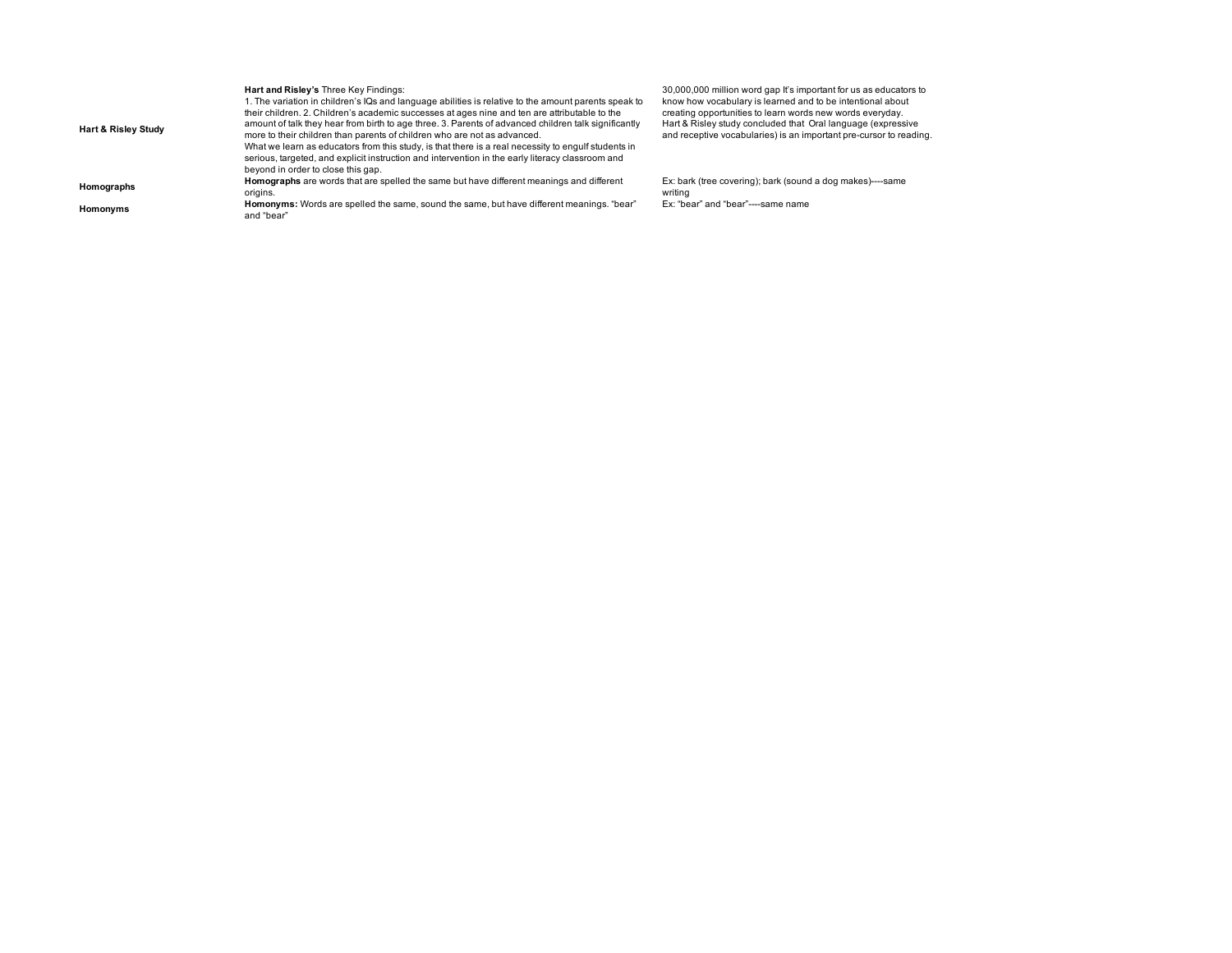| Homophones<br>Idiom<br>(in depth of word knowledge)      | Homophones: Words that sound the same, but spelled differently.<br><b>Idiom</b> is an expression that cannot be understood by the meanings of the individual words within it.                                                                                                                                  | Ex: "their" and "there"--same sounds<br>Ex: to cut the mustard; to be in a pickle                                                                                                                                                                                                                                                                                                                                                                                                                                                                                                                                                                                                              |
|----------------------------------------------------------|----------------------------------------------------------------------------------------------------------------------------------------------------------------------------------------------------------------------------------------------------------------------------------------------------------------|------------------------------------------------------------------------------------------------------------------------------------------------------------------------------------------------------------------------------------------------------------------------------------------------------------------------------------------------------------------------------------------------------------------------------------------------------------------------------------------------------------------------------------------------------------------------------------------------------------------------------------------------------------------------------------------------|
| Incidental Vocabulary                                    | Incidental vocabulary are the words that are learned through reading, speech, discussion, and<br>experiences. This is actually where most of the words are learned though these words aren't<br>often deeply known until many associations are made with the word.                                             | Incidental word learning is the learning that occurs through rich<br>oral language experiences and through encounters with words<br>daily rather through formal instruction. Ex. Read-Alouds provide<br>rich oral language experiences, Independent Reading and<br>conversations.                                                                                                                                                                                                                                                                                                                                                                                                              |
| Inflectional Suffixes                                    | Inflectional Suffixes are a type of bound morpheme; a grammatical ending that does not<br>change the part of speech of a word but that marks its tense, number or degree in English.<br>Intentional Vocabulary: These are the words that are taught through direct instruction. Targeted                       | Ex. -s, -ed. -ing. Run to runs--- they are both still running<br>Word Learning Strategies: Creating Word Networks, Gradable                                                                                                                                                                                                                                                                                                                                                                                                                                                                                                                                                                    |
| Intentional Vocabulary                                   | word instruction attacks the meaning of words in context, the synonyms and antonyms and other<br>features of the words. These words are known more deeply if taught well.                                                                                                                                      | Antonyms, Semantic Overlaps (Synonyms), Morphological<br>Structures, Contextual Analysis, Proper Dictionary Use; Targeted                                                                                                                                                                                                                                                                                                                                                                                                                                                                                                                                                                      |
| Language                                                 | Language is a code made up of rules (phonology and orthography) that include what words<br>mean (vocabulary), how to make words (morphology), how to put them together (syntax and<br>semantics), and what word combinations are best in what situations (pragmatics). Speech is the<br>oral form of language. | Ex: English, Spanish, German, etc.                                                                                                                                                                                                                                                                                                                                                                                                                                                                                                                                                                                                                                                             |
| Latin Words                                              | Latin words are longer, more sophisticated words used in formal contexts, such as content-area<br>texts and literature.                                                                                                                                                                                        | Ex: audible, dictate, pedal, inspect                                                                                                                                                                                                                                                                                                                                                                                                                                                                                                                                                                                                                                                           |
| <b>Mapping</b>                                           | <b>Mapping</b> is a general term to describe the process that occurs when information input gets<br>connected to prior context. Mapping fosters continuity of thought. When it fails is when the reader<br>must generate an inference.                                                                         | Ex: The word "write" and to write antonyms, synonyms, and<br>multiple meaning, idioms, cognates, common phrases, and<br>homographs.                                                                                                                                                                                                                                                                                                                                                                                                                                                                                                                                                            |
| <b>Meaning processor</b>                                 | Meaning processor is a neural network in the brain that attaches meaning to words that have<br>been heard or decoded. The Mental Lexicon is stored in this processor.                                                                                                                                          |                                                                                                                                                                                                                                                                                                                                                                                                                                                                                                                                                                                                                                                                                                |
| <b>Mental Lexicon</b>                                    | A Mental Lexicon is the name for the mental dictionary in every person's linguistic processing<br>system. It is stored in the neural network of the brain called Meaning Processor.                                                                                                                            |                                                                                                                                                                                                                                                                                                                                                                                                                                                                                                                                                                                                                                                                                                |
| Metaphor<br>(in depth of word knowledge)                 | Metaphor is a comparison of two things that are not signaled by using the words like or as.                                                                                                                                                                                                                    | Ex: My friend is a walking encyclopedia.                                                                                                                                                                                                                                                                                                                                                                                                                                                                                                                                                                                                                                                       |
| Morpheme                                                 | <b>Morpheme</b> is the smallest meaningful unit of a language; it may be a word or part of a word; it<br>may be one or more syllables; word-part clues; meaningful parts of words.                                                                                                                             | Ex: un-inter-rupt-ible                                                                                                                                                                                                                                                                                                                                                                                                                                                                                                                                                                                                                                                                         |
| Morphology                                               | Morphology is units of meaning within words; the way words are formed (morphemes) The study<br>of the meaningful units in a language and how they are combined in a word formation. Units of<br>meaning within words; the way words are formed (morphemes)                                                     | If the teacher holds up a pencil and says to a student, "Here is one<br>pencil." Then holds up two pencils and says to the student "Help me<br>finish this sentence: Here are two ______." pencils. The student knows<br>to add s to the end because it represents more than one.                                                                                                                                                                                                                                                                                                                                                                                                              |
| <b>Multiple meanings</b><br>(in depth of word knowledge) | Multiple meanings refers to the fact that many words have more than one meaning and/or more<br>than one use.                                                                                                                                                                                                   | Ex: in English, run or stand                                                                                                                                                                                                                                                                                                                                                                                                                                                                                                                                                                                                                                                                   |
| NRP recommended strategies (2000)                        | The National Reading Panel (2000) report identified 8 specific strategies that were most<br>effective in supporting vocabulary and recommended that they be used in combination.                                                                                                                               | These strategies include: 1.Intentional, direct instruction of<br>vocabulary words is required for specific texts; 2. Repetition and<br>multiple exposures to vocabulary items are important; 3. Learning<br>in rich contexts is valuable for vocabulary learning; 4. Vocabulary<br>tasks should be reconstructed as necessary; 5. Vocabulary<br>learning is effective when it entails active engagement that goes<br>beyond definitional knowledge; 6.Computer technology can be<br>used effectively to help teach vocabulary; 7. Vocabulary can be<br>acquired through incidental learning; 8.Dependence on a single<br>vocabulary instructional method will not result in optimal learning. |
| Orthography                                              | <b>Orthography</b> is a writing system for representing language. It is spelling patterns.                                                                                                                                                                                                                     | For example: A child can apply the cve rule and the hard c rule<br>when writing the word mice.                                                                                                                                                                                                                                                                                                                                                                                                                                                                                                                                                                                                 |
| Phonology                                                | Phonology is the basic sound units of language (phonemes) The rule system within a language<br>by which phonemes can be sequenced, combined, and pronounced to make words.                                                                                                                                     | Ex: What's the first sound you here in the word "mama?" /m/                                                                                                                                                                                                                                                                                                                                                                                                                                                                                                                                                                                                                                    |
| Pragmatics<br>(in depth of word knowledge)               | Pragmatics involves the choices of language people make in social interaction and of the effects<br>of these choices on others. Pragmatics is appropriate word choice and use in context to<br>communicate effectively.                                                                                        | For example: When a young child greets an adult coming into a<br>room, this shows appropriate use of language in a social setting.                                                                                                                                                                                                                                                                                                                                                                                                                                                                                                                                                             |
| Precise                                                  | Precise is the exact, accurate understanding of the word in context.                                                                                                                                                                                                                                           | Ex: unique only means unique                                                                                                                                                                                                                                                                                                                                                                                                                                                                                                                                                                                                                                                                   |
| Prefix                                                   | A Prefix is a morpheme that is added to the beginning of a root word that changes its meaning.                                                                                                                                                                                                                 | Ex: The word "turn" is changed when "re" is added to it to make --<br>return.                                                                                                                                                                                                                                                                                                                                                                                                                                                                                                                                                                                                                  |
| Pronunciation<br>(in depth of word knowledge)            | <b>Pronunciation</b> is the act or result of producing the sounds of speech, including articulation,<br>stress, and intonation, often with reference to some standard of correctness or acceptability.                                                                                                         |                                                                                                                                                                                                                                                                                                                                                                                                                                                                                                                                                                                                                                                                                                |
| <b>Receptive Vocabulary</b>                              | Receptive Vocabulary is the word meanings a person understands when the words are<br>encountered in reading or listening.                                                                                                                                                                                      | Ex. Radio, being read to, or talking                                                                                                                                                                                                                                                                                                                                                                                                                                                                                                                                                                                                                                                           |
| <b>Root Word</b>                                         | A Root Word is a single word that cannot be broken into smaller word or parts: a bound<br>morpheme, usually of Latin origin, that cannot stand alone but that is used to form a family of<br>words with related meanings.                                                                                      | Ex: In the word "disagreement"---agree is the root                                                                                                                                                                                                                                                                                                                                                                                                                                                                                                                                                                                                                                             |